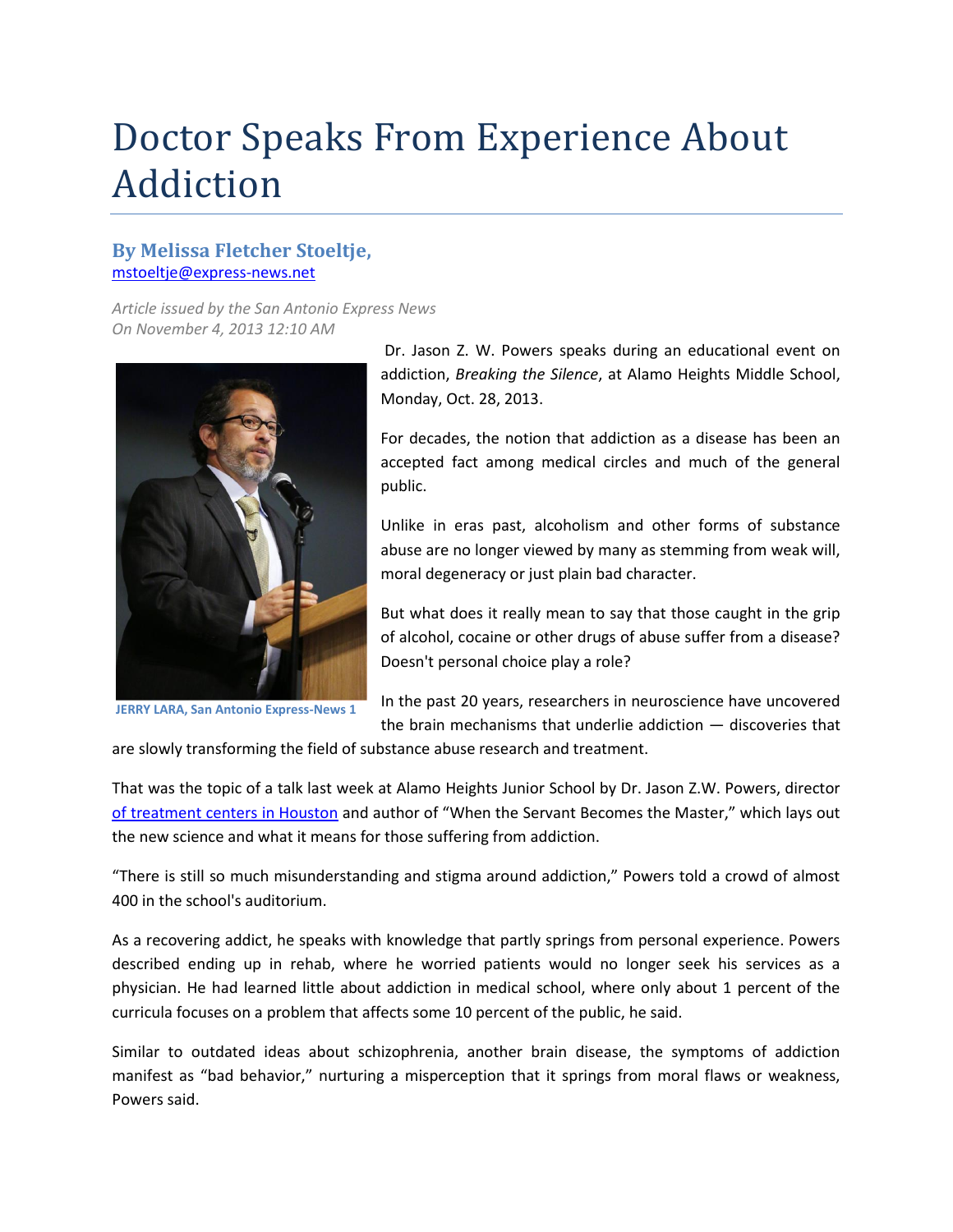But research on laboratory rats reveals a far different picture. Those studies show addiction occurs in the older, "reptilian" part of the midbrain, an area beneath consciousness that governs basic survival needs like food, safety and sex. Addiction doesn't involve the prefrontal cortex, the seat of reason, decision-making and other higher-order thinking.

In addiction, drugs and alcohol "hijack" the brain, Powers said. For the addict, the surge of the neurotransmitter dopamine  $-$  the "reward" triggered by chemical use — takes on the very aspect of a survival need.

Researchers starved addicted rats and then presented them with food and water — or the drug. Over and over, they chose the drug, even crossing an electrified bridge to get to it, until they died.

For human addicts and alcoholics, "the electrified bridge they become willing to cross is the lying," said Powers. "It's the pain caused to loved ones." Denial looms large. Addiction, Powers said, is "the only disease that tells the sufferer he doesn't have a disease."

The neural pathways created in addiction never completely go away, Powers said, making addiction a chronic, incurable disease that can nonetheless be managed, like diabetes.

Yes, addiction does involve an element of personal choice, Powers acknowledged. But that's true of most chronic diseases, such as diabetes, high blood pressure, heart disease, even some cancers. In high school, he said, when most young people take their first drink or drug, few contemplate the possibility of addiction down the road.

*Addiction is "the only disease that tells the sufferer he doesn't have a disease."*

*– Dr. Jason Powers, Right Step Spirit Lodge*

"I chose to drink, but I didn't choose addiction," he said. "When you choose to eat a cheese pizza, are you choosing to have a heart attack?"

Nor does addiction spring from a lack of willpower, Powers said. Like many addicts, he said, he has a surfeit of the stuff, personal discipline that got him through medical school, despite having attentiondeficit disorder, and regularly powers him through marathons.

Some studies suggest those prone to addiction may have higher-than-average intelligence.

One study "found that doctors with addictions were in the top third of their class," he said.

## **A new compassion**

Addiction has a strong genetic component, studies have shown. Those without alcoholism in their family tree have a 10 percent chance of becoming an alcoholic; the number zooms up to 40 percent for those who do.

But genetics doesn't fully explain why some people become addicts and others don't.